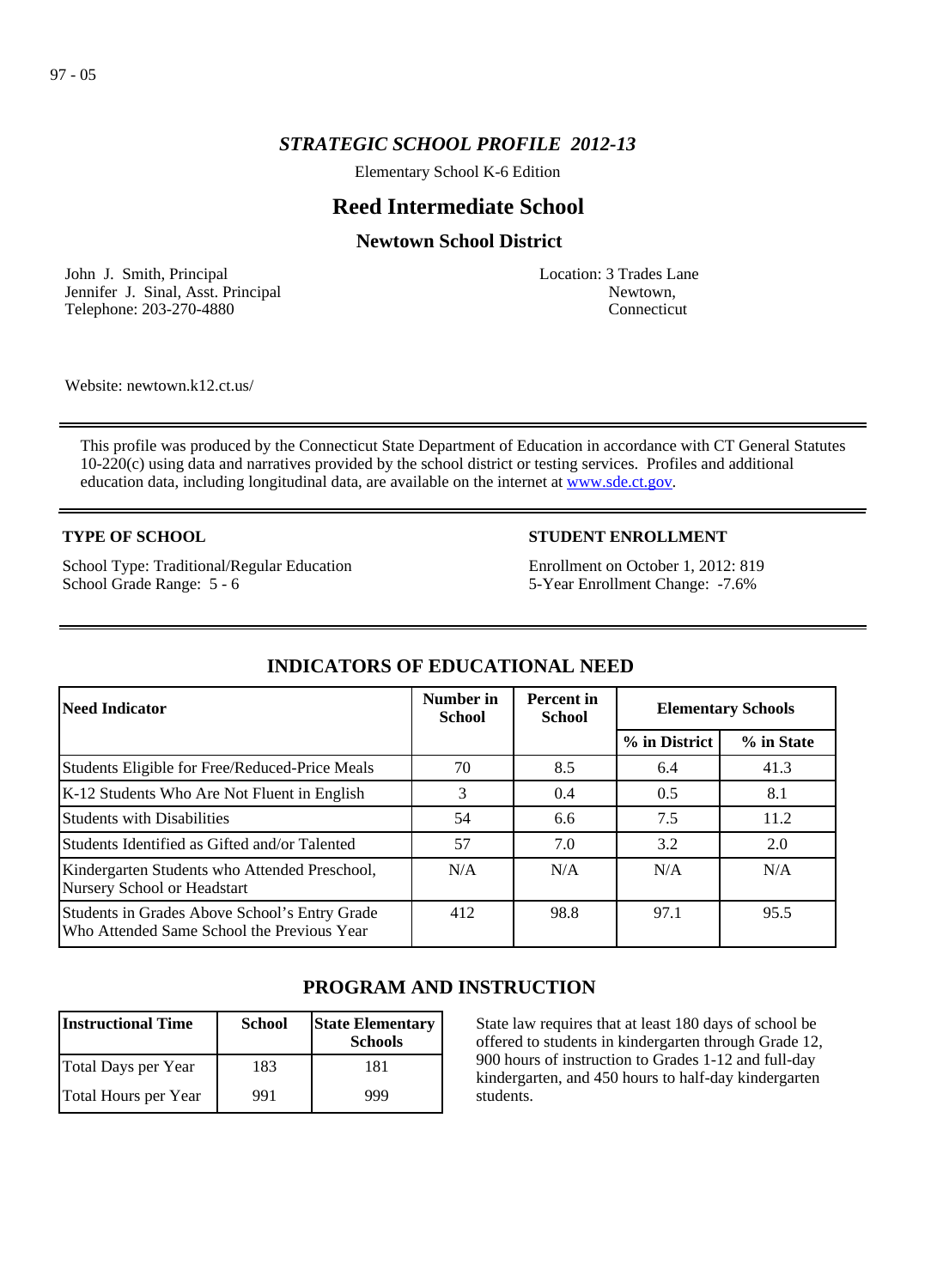| <b>Average Class Size</b> | School | <b>District</b> | <b>State</b> |
|---------------------------|--------|-----------------|--------------|
| Kindergarten              | N/A    | N/A             | N/A          |
| Grade 2                   | N/A    | N/A             | N/A          |
| <b>IGrade 5</b>           | 22.3   | 22.3            | 21.3         |

| <b>Required Hours of Instruction Per Year in Selected Subject Areas</b> |               |              |  |  |
|-------------------------------------------------------------------------|---------------|--------------|--|--|
| Grade 5                                                                 | <b>School</b> | <b>State</b> |  |  |
| Art                                                                     | 40            | 33           |  |  |
| <b>Computer Education</b>                                               | 16            | 19           |  |  |
| <b>English Language Arts</b>                                            | 267           | 429          |  |  |
| Family and Consumer Science                                             | $\Omega$      | $\Omega$     |  |  |
| Health                                                                  | 32            | 20           |  |  |
| Library Media Skills                                                    | 24            | 20           |  |  |
| Mathematics                                                             | 149           | 201          |  |  |
| Music                                                                   | 66            | 35           |  |  |
| <b>Physical Education</b>                                               | 64            | 43           |  |  |
| Science                                                                 | 133           | 99           |  |  |
| <b>Social Studies</b>                                                   | 73            | 90           |  |  |
| <b>Technology Education</b>                                             | $\Omega$      | 3            |  |  |
| <b>World Languages</b>                                                  | $\theta$      | 15           |  |  |

### **World Language**

Formal instruction (at least 1 hour per week) in a world language is not offered in this school.

### **Lunch**

An average of 20 minutes is provided for lunch during full school days.

| <b>Special Programs</b>                                                                                                 | <b>School</b><br><b>Elementary Schools</b> |                 |              |
|-------------------------------------------------------------------------------------------------------------------------|--------------------------------------------|-----------------|--------------|
|                                                                                                                         |                                            | <b>District</b> | <b>State</b> |
| % of K-12 Students in Bilingual Education Program or<br>Receiving English as a Second Language Services                 | 0.4                                        | 0.5             | 8.1          |
| % of Identified Gifted and/or Talented Students Who Received<br><b>Services</b>                                         | 100.0                                      | 100.0           | 79.5         |
| % of Special Education Students Attending This School Who<br>Spent Over 79% of Their Time with Their Non-Disabled Peers | 81.5                                       | 86.3            | 79.2         |

| LIBRARY AND<br><b>COMPUTERS</b>                                                                                                       | <b>Instructional Computers and Library</b><br><b>Materials</b> | <b>School</b> | <b>Elementary Schools</b> |              |
|---------------------------------------------------------------------------------------------------------------------------------------|----------------------------------------------------------------|---------------|---------------------------|--------------|
|                                                                                                                                       |                                                                |               | <b>District</b>           | <b>State</b> |
| Free on-line access to<br>periodicals, newspapers,                                                                                    | # of Students Per Computer                                     | 3.4           | 3.4                       | 2.7          |
| and other resources is<br>available to all-<br>Connecticut schools<br>through the Connecticut<br>Digital Library at<br>www.iconn.org. | % of Computers with Internet Access                            | 100.0         | 100.0                     | 98.1         |
|                                                                                                                                       | % of Computers that are High or Moderate<br>Power              | 100.0         | 100.0                     | 93.5         |
|                                                                                                                                       | # of Print Volumes Per Student*                                | 26.6          | 40.5                      | 29.7         |
|                                                                                                                                       | # of Print Periodical Subscriptions                            | 27            | 22                        | 10           |

\*Because a certain number of volumes are needed for a library of adequate breadth and depth, a small school may need a higher number of volumes per student.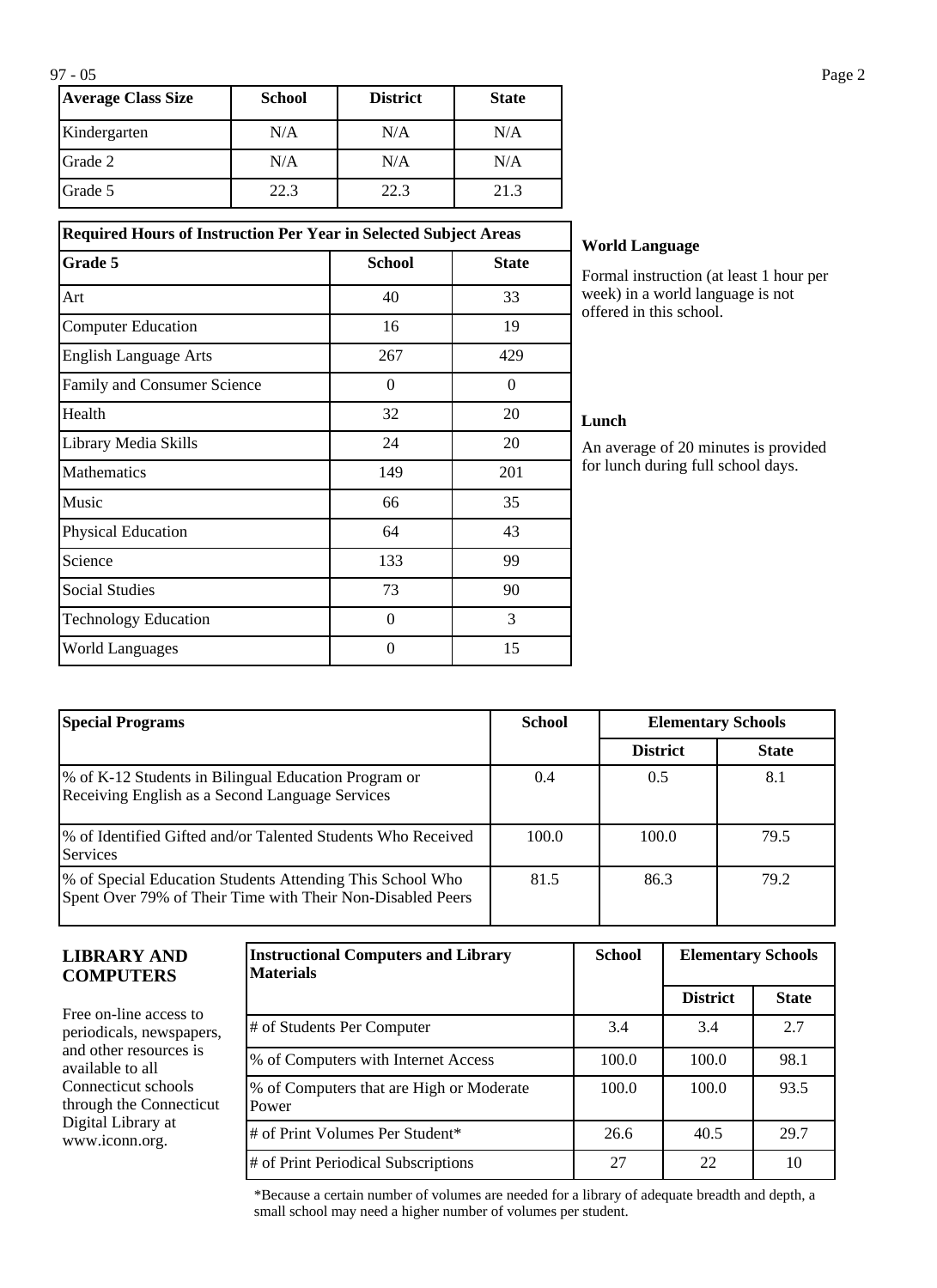## **SCHOOL STAFF**

| <b>Full-Time Equivalent Count of School Staff</b>                                       | In the full-time                                    |                                    |                             |
|-----------------------------------------------------------------------------------------|-----------------------------------------------------|------------------------------------|-----------------------------|
| General Education:                                                                      | 53.78                                               | equivalent count,<br>staff members |                             |
|                                                                                         | Paraprofessional Instructional Assistants           | 3.00                               | working part-time           |
| Special Education:                                                                      | <b>Teachers and Instructors</b>                     | 5.00                               | in the school are           |
|                                                                                         | 16.00                                               | counted as a<br>fraction of        |                             |
|                                                                                         | Library/Media Specialists and/or Assistants         | 1.60                               | full-time. For              |
|                                                                                         | Administrators, Coordinators, and Department Chairs | 2.00                               | example, a teacher          |
| Instructional Specialists Who Support Teachers (e.g., subject area specialists)<br>1.10 |                                                     |                                    | who works<br>half-time in a |
| Counselors, Social Workers, and School Psychologists                                    |                                                     |                                    | school contributes          |
| <b>School Nurses</b>                                                                    | 1.10                                                | $0.50$ to the                      |                             |
| Other Staff Providing Non-Instructional Services and Support<br>24.55                   |                                                     |                                    | school's staff<br>count.    |

| Teachers and Instructors                                                                | <b>School</b> | <b>Elementary Schools</b> |              |
|-----------------------------------------------------------------------------------------|---------------|---------------------------|--------------|
|                                                                                         |               | <b>District</b>           | <b>State</b> |
| Average Number of Years of Experience in Education                                      | 17.0          | 14.0                      | 13.7         |
| % with Master's Degree or Above                                                         | 95.2          | 91.1                      | 81.8         |
| Attendance, 2011-12: Average # of Days Absent Due to Illness or<br><b>Personal Time</b> | 8.5           | 9.0                       | 9.1          |
| 1% Assigned to Same School the Previous Year                                            | 93.7          | 88.3                      | 84.2         |

#### **HOME AND SCHOOL COMMUNICATION AND SUPPORT**

**Teacher E-Mail Addresses:** All teachers at this school have been issued e-mail addresses.

**Online Homework Information:** A portion of the school website is devoted to homepages.

The following narrative about how this school promotes and supports parental involvement was submitted by this school.

As a school with a two-year turnaround, it is critical to foster and maintain positive relationships with parents. Each year students experience either a transition into Reed or a transition out to the middle school. With this in mind, the staff facilitates a positive, planned experience during both transitions that includes parent involvement. Guidance counselors work closely with support personnel at both the elementary schools and middle school to ensure that there is a seamless process of communication as students move from one level to the next. Parent-teacher conferences days are planned to enable both team members have sufficient time to discuss student progress with parents. Both fall and spring conferences are offered. Student progress is continually updated by teachers and visible to parents through the PowerSchool Parent Portal. Additionally, teachers are in frequent communication with parents through phone and email. Our school website and teacher websites are routinely updated to keep parents informed. Homework is posted daily on all teacher websites. Through the use of School Messenger, parents are notified through email, voice or text of newsworthy items, school events and emergencies. The RIS PTA provides additional home/school communications and support. It publishes a bi-weekly newsletter that is emailed to parents and also includes pertinent school information.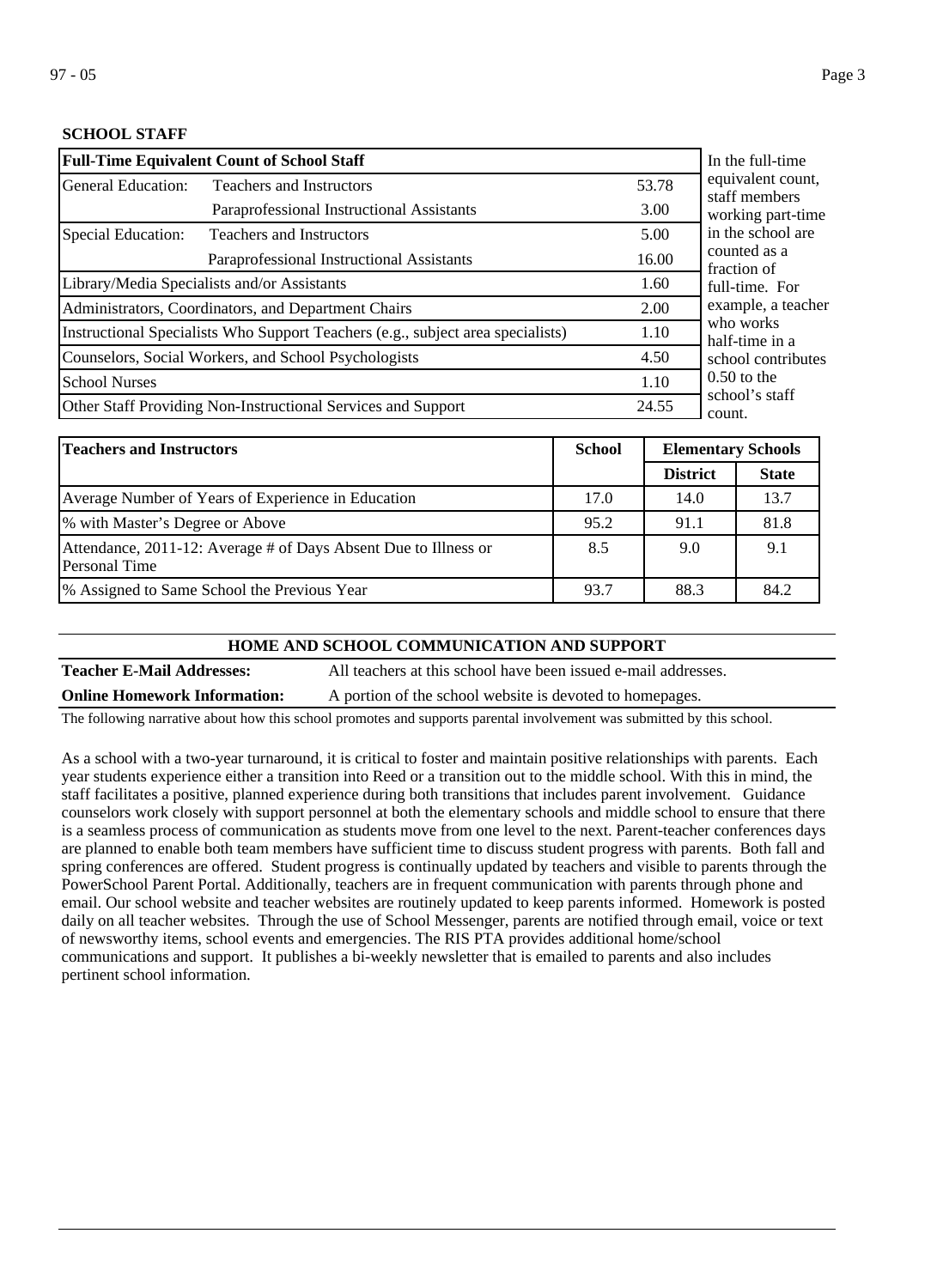| <b>Student Race/Ethnicity</b> |               |                |  |  |
|-------------------------------|---------------|----------------|--|--|
| <b>Race/Ethnicity</b>         | <b>Number</b> | <b>Percent</b> |  |  |
| American Indian               |               | 0.0            |  |  |
| Asian American                | 37            | 4.5            |  |  |
| <b>Black</b>                  | 11            | 1.3            |  |  |
| Hispanic                      | 32            | 3.9            |  |  |
| Pacific Islander              |               | 0.0            |  |  |
| White                         | 731           | 89.3           |  |  |
| Two or more races             | 8             | 1.0            |  |  |
| <b>Total Minority</b>         | 88            | 10.7           |  |  |

# **SCHOOL DIVERSITY**

## **Percent of Minority Professional Staff: 1.4%**

### **Non-English Home Language :**

2.8% of this school's students (excluding prekindergarten students) come from homes where English is not the primary language.The number of non-English home languages is 15.

### **EFFORTS TO REDUCE RACIAL, ETHNIC AND ECONOMIC ISOLATION**

Below is the description submitted by this school of how it provides educational opportunities for its students to interact with students and teachers from diverse racial, ethnic, and economic backgrounds.

Reed Intermediate School embraces the Newtown Public School District's mission of developing our students in a manner that each becomes a "contributing member of a dynamic global community". In order to achieve this goal, our language arts, social studies and arts curricula are geared towards understanding ourselves and our place in the world. Students participate in units of study on personal identity in language arts and the diversity of world cultures in social studies. A class on global music was part of all sixth graders' educational experience. The fundamental knowledge gained through the study of these curricula is referenced in many other activities students engage in throughout the year which promote and develop the acceptance of others who are different. Through the guidance of teachers and other support staff, students participated in many community service projects throughout the year. In addition, students have the opportunity to participate in INTERACT Club, which is an afterschool club dedicated to helping others in need. Reed Intermediate School hosted a student teacher as part of Newtown Schools' Chinese Initiative and a student delegation from China visited Reed students to share information regarding their culture.

| <b>Physical Fitness:</b> %<br><b>Reaching Health Standard</b><br>on All Four Tests* | <b>School</b> | <b>District</b> | <b>State</b> | % of Schools in State with<br><b>Equal or Lower Percent</b><br><b>Reaching Standard</b> |
|-------------------------------------------------------------------------------------|---------------|-----------------|--------------|-----------------------------------------------------------------------------------------|
| <b>I</b> Grade 4                                                                    | N/A           | N/A             | N/A          | N/A                                                                                     |
| Grade 6                                                                             | 86.7          | 86.7            | 50.6         | 99.1                                                                                    |

# **STUDENT PERFORMANCE AND BEHAVIOR**

\*Includes tests for flexibility, abdominal strength and endurance, upper-body strength and aerobic endurance.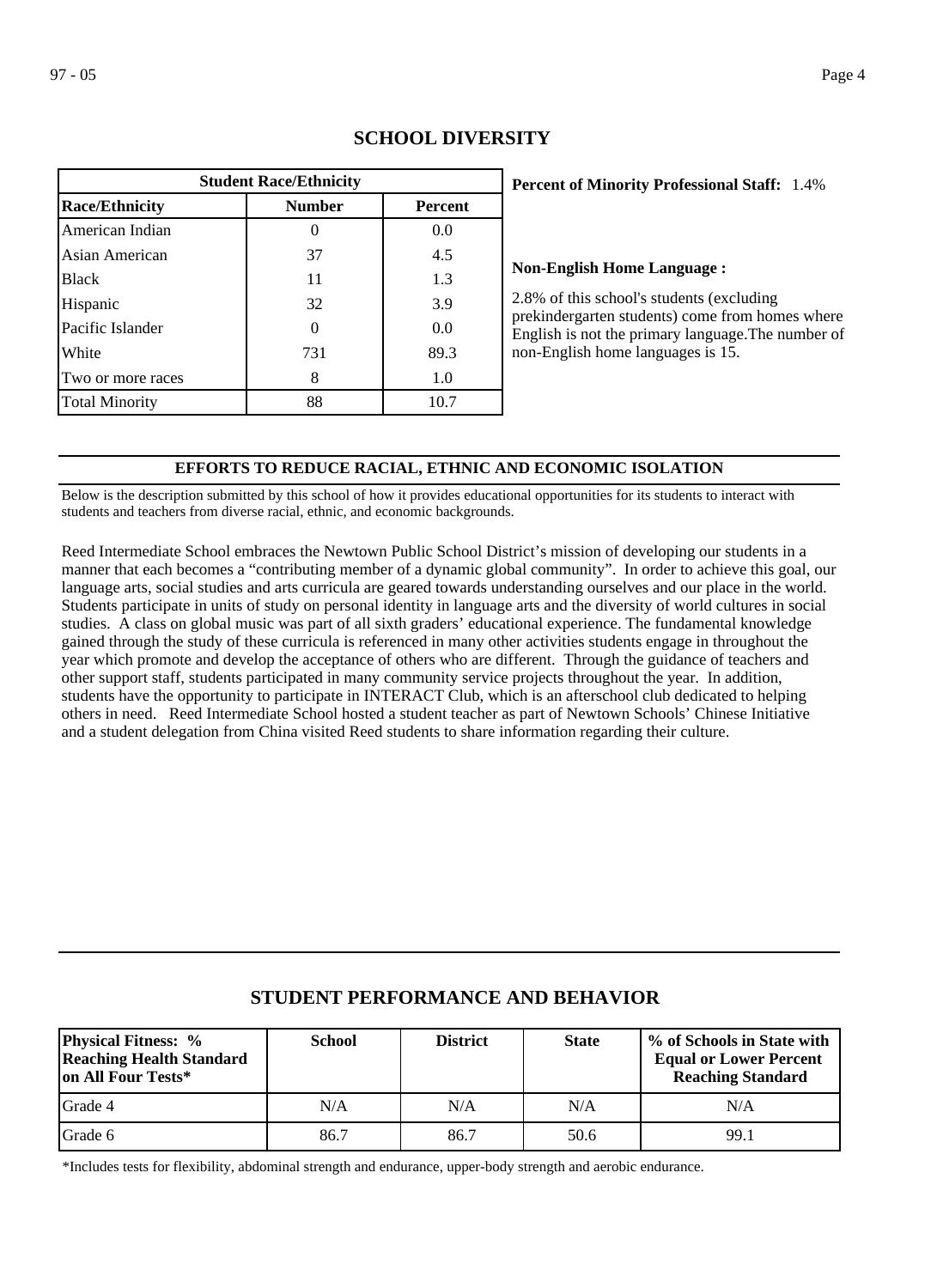**Area**

**Grade and CMT Subject** 

Grade 3 Reading

Grade 4 Reading

|                    |               |                 |              | <b>icut Mastery Test, Fourth Generation, % Meeting State Goal.</b> The Goal level is more demanding<br>cient level, but not as high as the Advanced level, reported in the No Child Left Behind Report Cards. |                                                          |
|--------------------|---------------|-----------------|--------------|---------------------------------------------------------------------------------------------------------------------------------------------------------------------------------------------------------------|----------------------------------------------------------|
| nd CMT Subject     | <b>School</b> | <b>District</b> | <b>State</b> | % of Schools in State<br>with Equal or Lower<br><b>Percent Meeting Goal</b>                                                                                                                                   | These results i<br>the performan<br>students with        |
| Reading            | N/A           | N/A             | N/A          | N/A                                                                                                                                                                                                           | scoreable tests                                          |
| Writing            | N/A           | N/A             | N/A          | N/A                                                                                                                                                                                                           | were enrolled<br>district at the t                       |
| <b>Mathematics</b> | N/A           | N/A             | N/A          | N/A                                                                                                                                                                                                           | testing, regard                                          |
| Reading            | N/A           | N/A             | N/A          | N/A                                                                                                                                                                                                           | the length of the                                        |
| Writing            | N/A           | N/A             | N/A          | N/A                                                                                                                                                                                                           | they were enro<br>$\mathbf{1}$ $\mathbf{1}$ $\mathbf{1}$ |

**Connecticut Mastery Test, Fourth Generation, % Meeting State Goal.** The Goal level is more demanding than the Proficient level, but not as

> reflect ce of who in the ime of less of ime blled in the district. Results for fewer than 20 students are not presented.

For more detailed CMT results, go to **[www.ctreports](http://www.ctreports/)**.

To see the NCLB Report Card for this school, go to [www.sde.ct.gov](http://www.sde.ct.gov/) and click on "No Child Left Behind."

Mathematics N/A N/A N/A N/A N/A

Writing  $N/A$  |  $N/A$  |  $N/A$  |  $N/A$ Mathematics N/A N/A N/A N/A N/A Science  $N/A$  N/A N/A N/A N/A

Writing  $N/A$  |  $N/A$  |  $N/A$  |  $N/A$ Mathematics N/A N/A N/A N/A N/A

Grade 5 Reading  $N/A$  | N/A | N/A | N/A

Grade 6 Reading N/A N/A N/A N/A N/A

| <b>Student Attendance</b> | School | <b>District Elementary Sch.</b> | <b>State Elementary Sch.</b> |
|---------------------------|--------|---------------------------------|------------------------------|
| 1\% Present on October 1  | 97.9   | 97                              | 96.5                         |

## Disciplinary offenses committed by students include all serious offenses, offenses involving drugs, alcohol, or tobacco, and all incidents resulting in suspension or expulsion. In the 2011-12 school year, 13 students were responsible for these incidents. These students represent 1.5% of the estimated number of students who attended this school at some point during the 2011-12 school year. **Disciplinary Offenses**

### **Truancy**

During the 2011-12 school year, No students qualified as truant under state statute. As these counts rely on school-level policies regarding unexcused adsences, they are not comparable between schools.

| <b>Number of Incidents by Disciplinary Offense Category, 2011-12</b> |                             |                             |
|----------------------------------------------------------------------|-----------------------------|-----------------------------|
| <b>Offense Category</b>                                              | <b>Location of Incident</b> |                             |
|                                                                      | School                      | <b>Other Location</b>       |
| <b>Violent Crimes Against Persons</b>                                | 0                           | $\Omega$                    |
| <b>Sexually Related Behavior</b>                                     | 0                           | $\mathbf{\Omega}$           |
| Personally Threatening Behavior                                      | 2                           | 0                           |
| Theft                                                                | 1                           | 0                           |
| Physical/Verbal Confrontation                                        | 0                           | $\Omega$                    |
| Fighting/Battery                                                     | 6                           | ∩                           |
| <b>Property Damage</b>                                               | 1                           | $\Omega$                    |
| Weapons                                                              | 0                           | $\Omega$                    |
| Drugs/Alcohol/Tobacco                                                | $\Omega$                    | ∩                           |
| <b>School Policy Violations</b>                                      | 5                           | $\mathcal{D}_{\mathcal{A}}$ |
| Total                                                                | 15                          | $\mathfrak{D}$              |